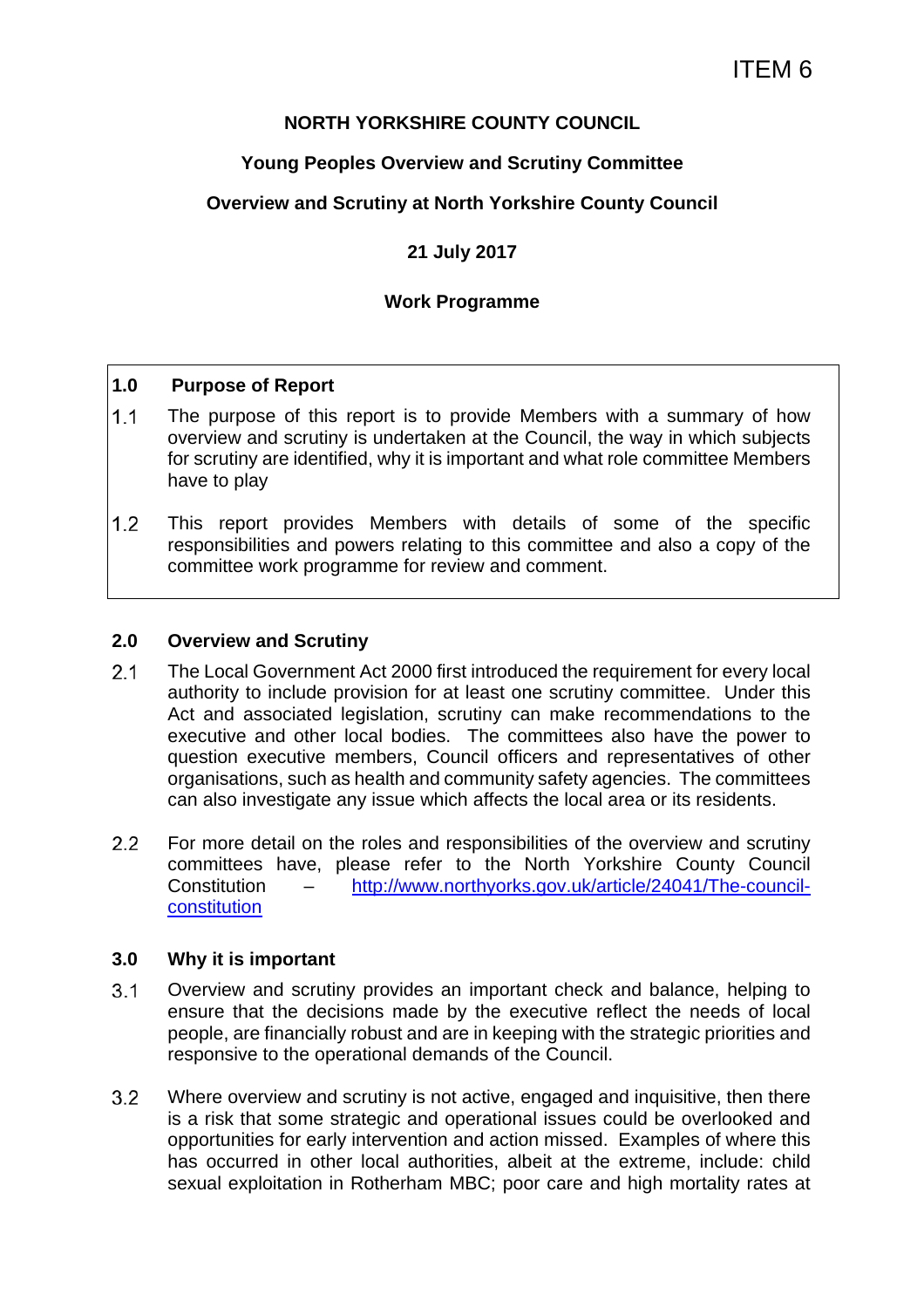Mid Staffordshire NHS Foundation Trust; and governance failings in Tower Hamlets LBC.

# **4.0 How it contributes to the Council's outcomes**

- 4.1 In addition to being an important check and balance and providing early warning, scrutiny aims to contribute to the Council's corporate outcomes in many other ways, including:
	- Enabling Councillors to become directly involved in the development of: policy and strategy; consultation and public engagement planning; and the performance management of the Council
	- Keeping Councillors and the public informed of key issues, priorities and initiatives
	- Enabling direct engagement with the people of North Yorkshire
	- Acting as a critical friend and providing Executive Members and senior officers with a non-partisan forum in which to test out ideas, approaches and gain feedback and suggestions
	- Providing a structure, through the call-in process, for scrutinising specific decisions of the Executive
	- Scrutinising issues of public concern beyond the remit of the Council.

#### **5.0 The overview and scrutiny committees**

- There are five thematic overview and scrutiny committees, each of which meet in public four times a year, as below:
	- *Transport, Economy and Environment* focussed upon transport and communications infrastructure, supporting business and helping people develop their skills, sustainable development, climate change, countryside management, waste management, environmental conservation and cultural issues
	- *Corporate and Partnerships* the Council's corporate organisation and structure, resource allocation, asset management, procurement policy, people strategy, equality and diversity, performance management, communications, partnership working, community development and engagement and community safety (as the designated Crime and Disorder Committee).
	- *Young People*  focussed upon the interests of young people, including education, care and protection and family support
	- *Care and Independence*  focussed upon the needs of vulnerable adults and older people and people whose independence needs to be supported by intervention from the public or voluntary sector
	- *Health* focussed upon the planning, provision and operation of health services in the County with the aim of acting as a lever to improve the health of local people and ensuring that the needs of the local people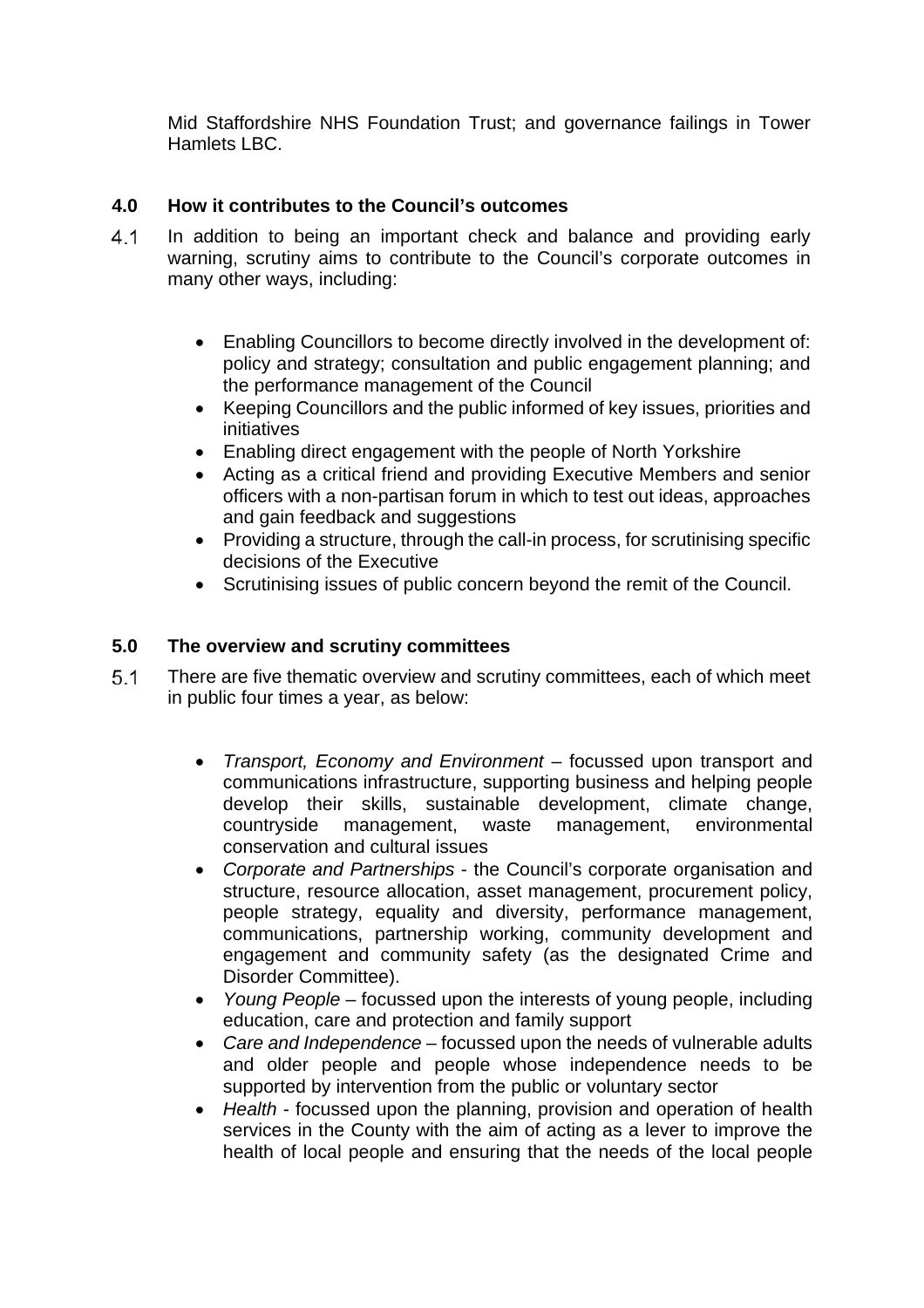are considered as an integral part of the delivery and development of health services.

- Overview and scrutiny functions are also supported through the following bodies:
	- *Scrutiny Board* this is made up of the Chairs of the five thematic overview and scrutiny committees and enables work to be co-ordinated, opportunities for joint scrutiny to be identified, and committee Chairs to act as critical friends.
	- *Police and Crime Panel* which scrutinises the Police and Crime Commissioner. There is also a Complaints Sub-Committee which meets on an ad hoc basis.
	- *Looked After Children's Members Group* this is not a formal committee but acts as an informal advisory group to the Executive Portfolio Holder for Children's and Young Peoples Services. The group performs a role consistent with statutory guidance for local authorities to promote the health and well-being of looked-after children.

#### **6.0 Mid Cycle Briefings**

- In addition to formal meetings of the committees, there is also a system of Mid Cycle Briefings. A Mid Cycle Briefing enables the Chair, Vice Chair and Spokespersons for each committee to meet in private four times a year to: discuss the work of the committee; identify areas for in-depth scrutiny; and have an early discussion with commissioners and providers about topics that may be confidential or under development
- Your Chairman has indicated she will look at the advantages of extending an invitation, or particular occasions, to the wider committee membership to these briefings.

#### **7.0 Different approaches to overview and scrutiny**

- 7.1 In addition to formal committee meetings and Mid Cycle Briefings, there are a number of approaches that overview and scrutiny can take, including:
	- *Task and finish groups* these are informal, time-limited bodies comprised of councillors that are established by the committee to undertake a discrete piece of scrutiny work and then report back their findings and recommendations.
	- *In-depth scrutiny review* this is when the committee undertakes a prolonged and detailed piece of work, which includes: desktop research; expert witnesses, typically commissioners and providers; service/site visits; and engagement with service users. This approach combines formal committee meetings and the use of a sub-group.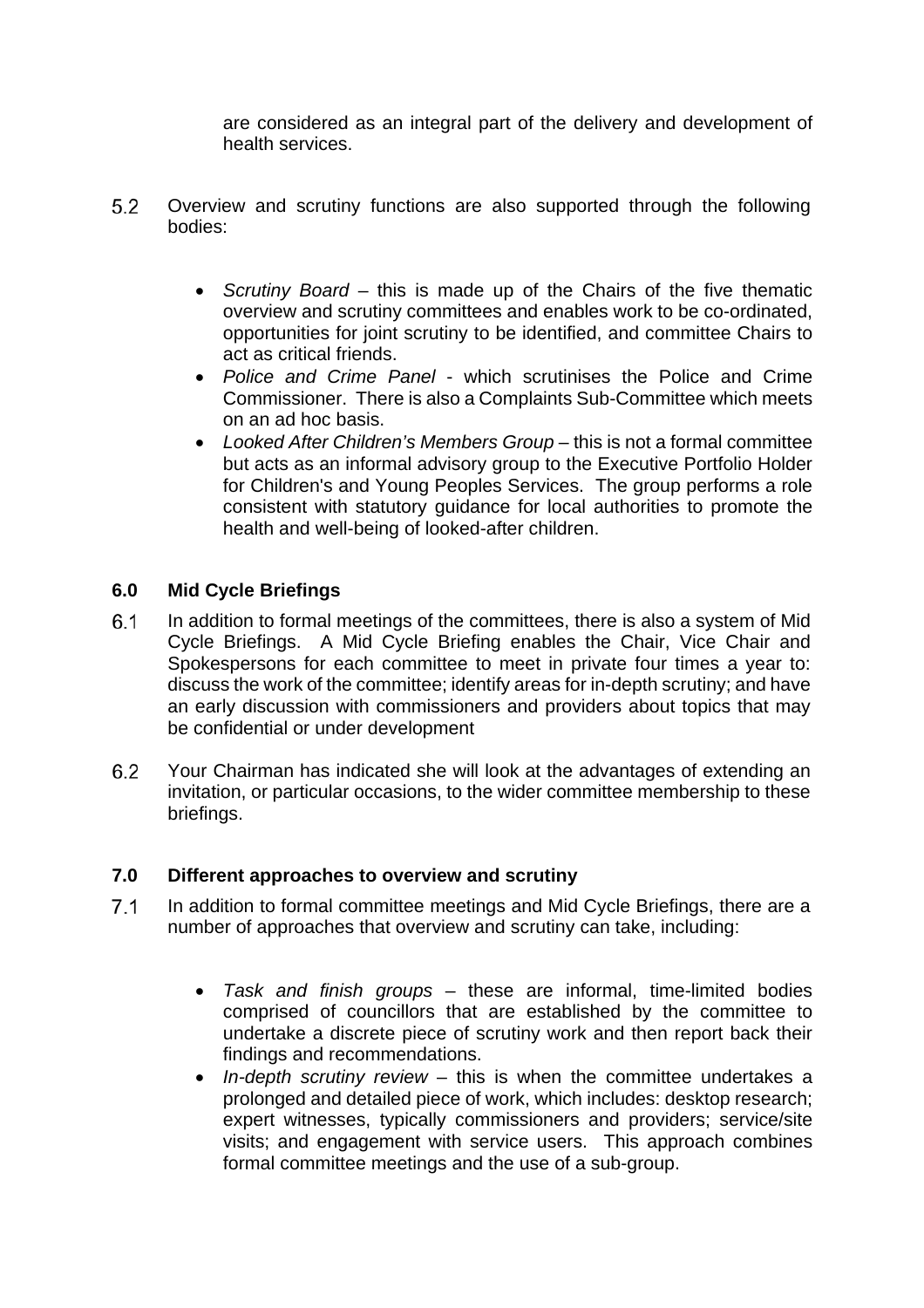- *Select Committee* where an overview and scrutiny committee works as a whole committee to address a particular issue. Typically, this would involve a one-off meeting lasting a day where a range of expert witnesses are invited to attend and give evidence. The committee members then analyse the evidence given and make recommendations for improvements.
- *Call-in* this is when non-executive members of the Council can have decisions of the Executive considered by a scrutiny committee.
- *Joint scrutiny* this is when there is an issue that is directly relevant to more than one overview and scrutiny committee and so a collaborative approach is taken. This can be internal or external. The Scrutiny of Health Committee often undertakes external joint scrutiny.

# **8.0 Role of committee members**

- 8.1 All the members of an overview and scrutiny committee have a key role to play in ensuring that Council and other public sector services are delivered effectively, efficiently and that they achieve good outcomes for local people. The things that committee members can do, include:
	- Contributing to the development of the committee's work programme, providing constructive challenge and suggesting topics for inclusion
	- Actively engaging with all stages of the scrutiny process, including any additional groups or meetings that are setup outside of the scheduled, formal meetings of the committee
	- Developing constructive relationships with other members of the committee, the relevant portfolio holders and service leads
	- Working apolitically as a committee, with a strong focus upon service improvement and outcomes
	- Receiving the data, information and analysis that is presented in an impartial manner
	- Assessing the data, information and analysis presented to the committee and testing the conclusions that are drawn
	- Contributing to the development of recommendations, based on the committee's deliberations, which are specific, realistic and relevant.

#### **9.0 Co-opted Members**

 In addition to the County Councillors on the committee, there are also a number if co-opted members, some voting some non-voting (see attached).

#### **10.0 Work programme**

10.1 The topics for overview and scrutiny are identified by the committee Chairs, Vice-Chairs, Spokespersons and Members, advised by the relevant overview and scrutiny officer, using some of the following sources of information: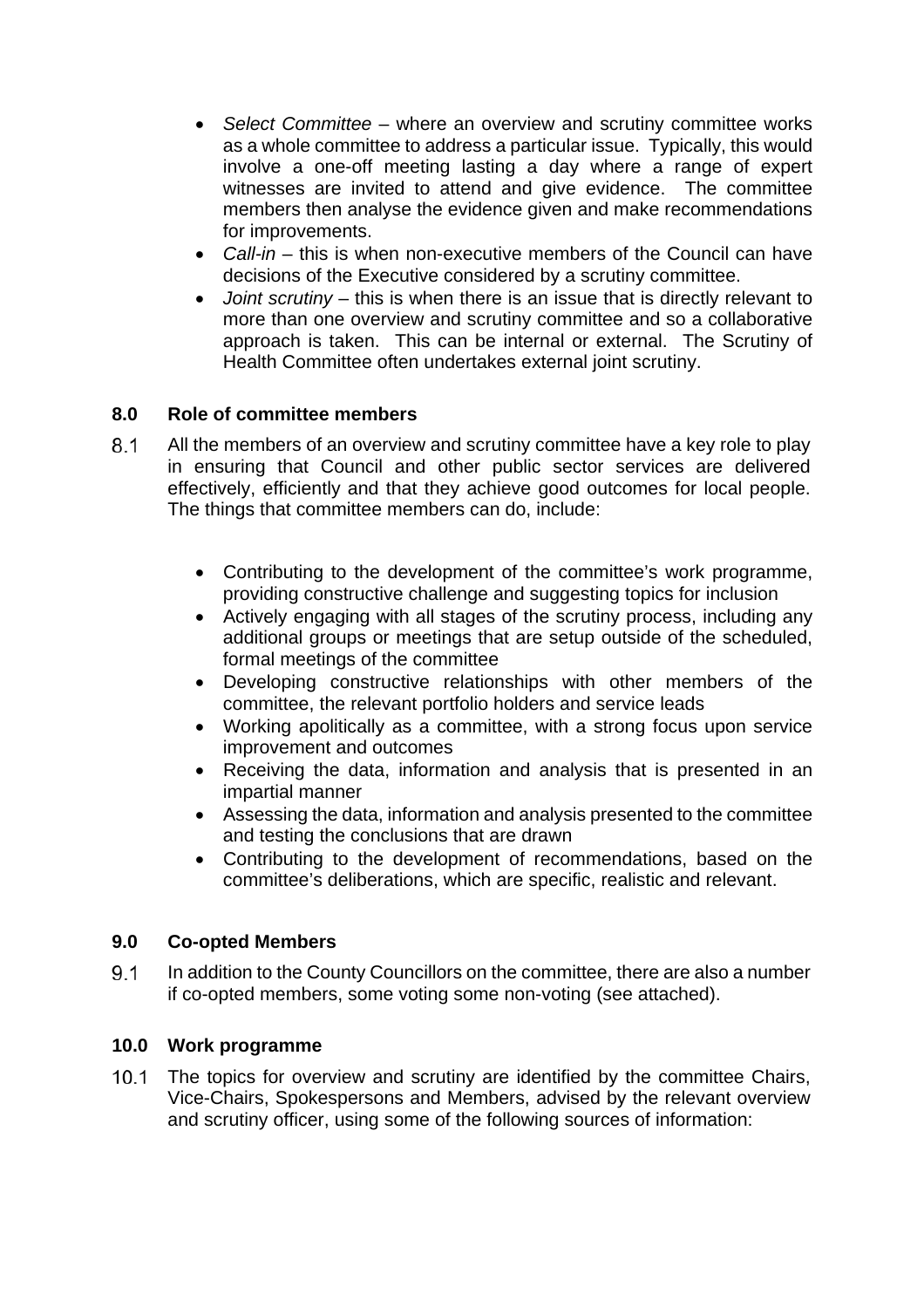- Performance data, information and analysis, in particular when it has been benchmarked against similar local authorities
- Inspection reports, such as those produced by the Care Quality Commission or OFSTED
- National research findings
- National policy changes
- National and local consultations and public engagement events
- County Council Plan
- County Council budget and delivery against savings proposals and targets
- Agendas for Executive
- Local issues raised by elected members, members of the public or highlighted in the media
- Local networks and partnerships.
- Where an initial area of interest or line of inquiry is identified, further information is gathered to ascertain whether this is a valid area for scrutiny that will add value and not duplicate work that is already underway.
- 10.3 On every agenda for formal meetings of the overview and scrutiny committees, there is an item on the committee work programme. This provides Members with an opportunity to reflect on the issues that have been identified and assure themselves that they are appropriate for the committee.
- Your chairman has emailed you already advising that the previous membership agreed three overarching themes (attached) of work. This is reflected in the work programme (attached).

# **11.0 Further information**

- Further information on Overview and Scrutiny is available on the NYCC website - http://www.northyorks.gov.uk/article/23665/Scrutiny
- The overview and scrutiny officer supporting the work of this committee is: Ray Busby E: ray.busby@northyorks.gov.uk T: 01609 532655
- You can also contact the Scrutiny Team Leader, Daniel Harry
- E: daniel.harry@northyorks.gov.uk T: 01609 533531.
- Committee papers are available from the North Yorkshire County Council website as follows - http://democracy.northyorks.gov.uk/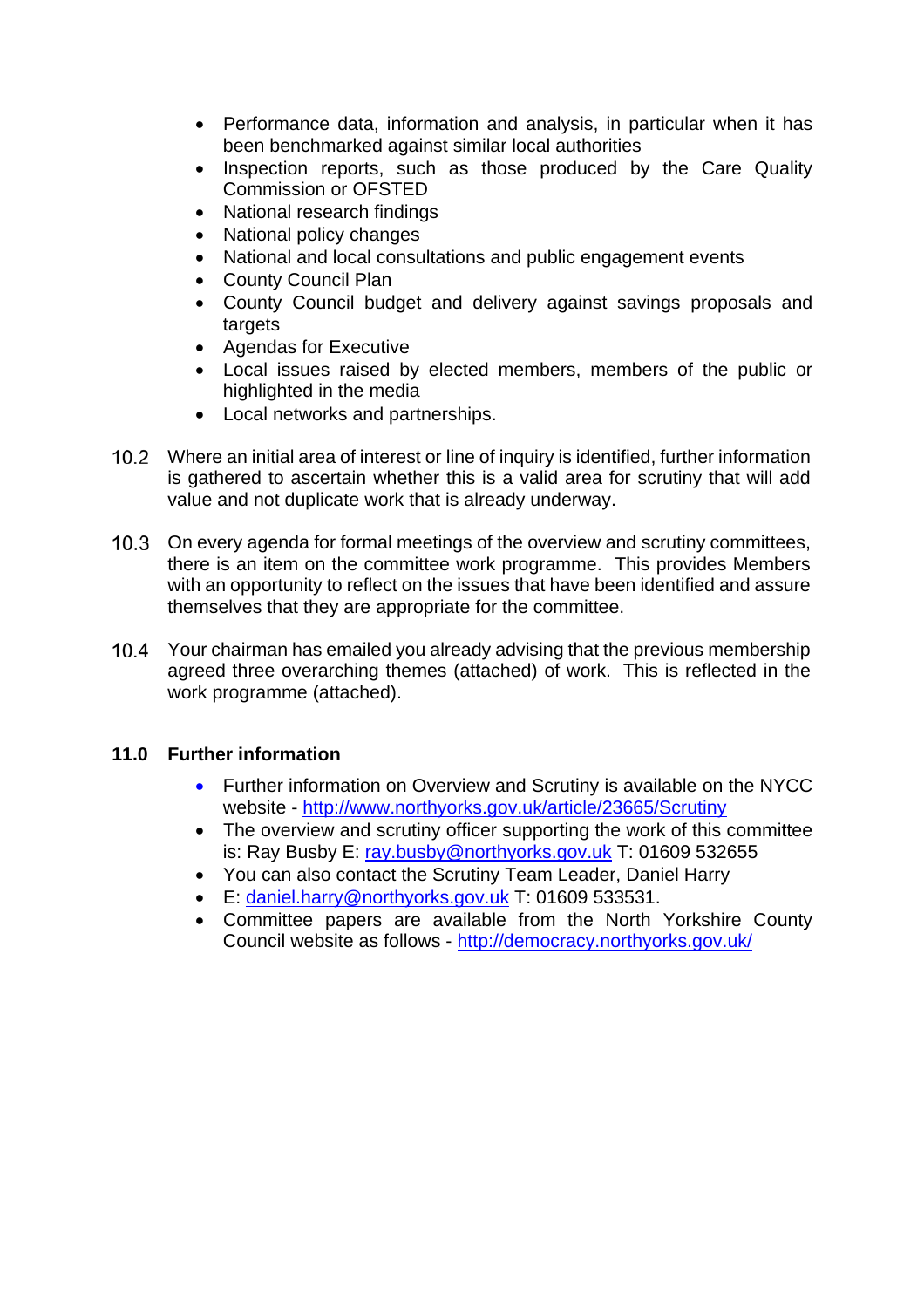# YOUNG PEOPLES OVERVIEW AND SCRUTINY COMMITTEE

### **Scope**

The Council's corporate organisation and structure, resource allocation, asset management, procurement policy, people strategy, equality & diversity, performance management, communication and access to services.

Partnership working, community development, community engagement, community strategies and community safety. This Committee shall be the Crime & Disorder Committee for the purposes of Part 3 of the Police and Justice Act 2006.

#### **Meeting Details**

| Committee          | Friday, 21 July 3017 at 10.00am (revised from 8 June 2017) |
|--------------------|------------------------------------------------------------|
|                    | Friday, 8 September 2017 at 10.30am                        |
|                    | Friday 8 December 2017 at 10.30am                          |
|                    | Friday 9 March 2018 at 10.30am                             |
|                    |                                                            |
| Mid Cycle Briefing | Friday 20 October 2017 at 10.30am                          |
|                    | Friday 19 January 2018 at 10.30am                          |
|                    |                                                            |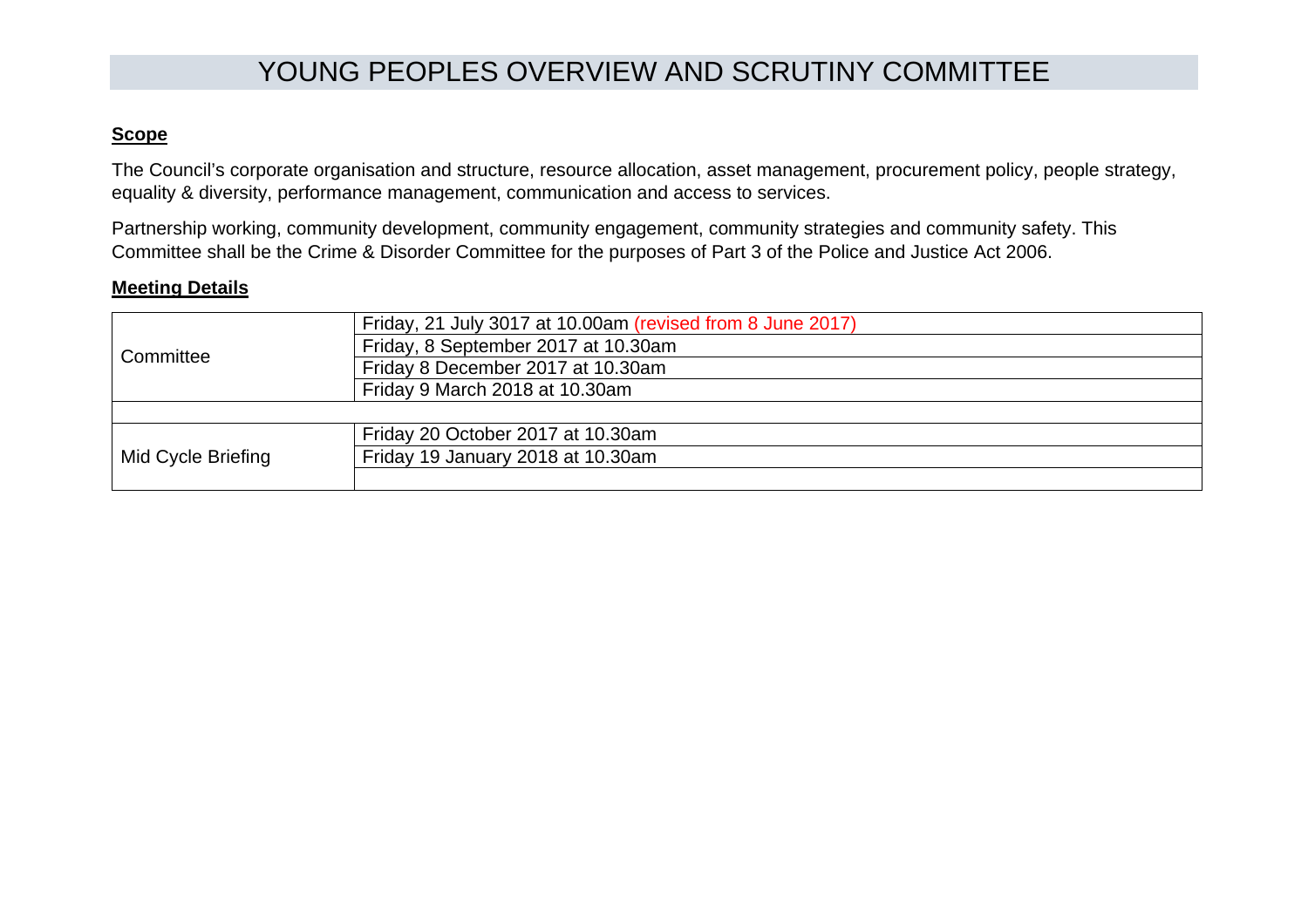# Programme

| Friday 21 July 2017                               |                                                                                                                                                                                                                                                                                                                                                                                                                      |                                                                                                                                                                                                                                                                                                                                                                                      |                                   |  |  |
|---------------------------------------------------|----------------------------------------------------------------------------------------------------------------------------------------------------------------------------------------------------------------------------------------------------------------------------------------------------------------------------------------------------------------------------------------------------------------------|--------------------------------------------------------------------------------------------------------------------------------------------------------------------------------------------------------------------------------------------------------------------------------------------------------------------------------------------------------------------------------------|-----------------------------------|--|--|
| <b>SUBJECT</b>                                    | <b>AIMS/PURPOSE</b>                                                                                                                                                                                                                                                                                                                                                                                                  | <b>COMMENTS</b>                                                                                                                                                                                                                                                                                                                                                                      | <b>LEAD</b>                       |  |  |
| School exclusions                                 | Prevalence, profile and role of local authority.<br>How do we respond, what are the support<br>arrangements, how is the picture changing                                                                                                                                                                                                                                                                             | Start with engagement session<br>with young people in breakout<br>rooms                                                                                                                                                                                                                                                                                                              | Cerys<br>Townend,<br>Jane Le Sage |  |  |
| Friday 8 September 2017                           |                                                                                                                                                                                                                                                                                                                                                                                                                      |                                                                                                                                                                                                                                                                                                                                                                                      |                                   |  |  |
| <b>SUBJECT</b>                                    | <b>AIMS/PURPOSE</b>                                                                                                                                                                                                                                                                                                                                                                                                  | <b>COMMENTS</b>                                                                                                                                                                                                                                                                                                                                                                      | <b>LEAD</b>                       |  |  |
| Safeguarding                                      | Chairman of Childrens Safeguarding Board<br>presents Annual report. Dialogue about<br>commitment of partners to Safeguarding<br>agenda.                                                                                                                                                                                                                                                                              | Possibly part of a wider<br>consideration of safeguarding.                                                                                                                                                                                                                                                                                                                           | <b>Nick Frost</b>                 |  |  |
| Roles and Responsibilities<br>of Parent Governors | The changing role of governors and their<br>responsibilities for performance.<br>What is the picture regarding effective<br>governance and the extent to which schools<br>are transparent and open about their decision<br>making?<br>How the local authority provides training and<br>support, information and clerking services.<br>With whom do councillors, as community<br>leaders in particular, need to work. | There is a desire to understand<br>better the new lines of<br>accountability: How can we be<br>sure about the integrity of<br>financial information and the<br>robustness of controls and risk<br>management; are governance<br>arrangements ensuring that<br>school bodies, governors in<br>particular, are applying<br>appropriate values and exhibiting<br>appropriate behaviour. | Paul Brennan                      |  |  |
| <b>Pupil Premium</b>                              | An understanding of local practices and what<br>works best and comparing local schools'<br>application of the funding and schools in other<br>councils.<br>Outcomes - which children appear to be<br>benefitting.                                                                                                                                                                                                    | Challenging the use of the pupil<br>premium.                                                                                                                                                                                                                                                                                                                                         |                                   |  |  |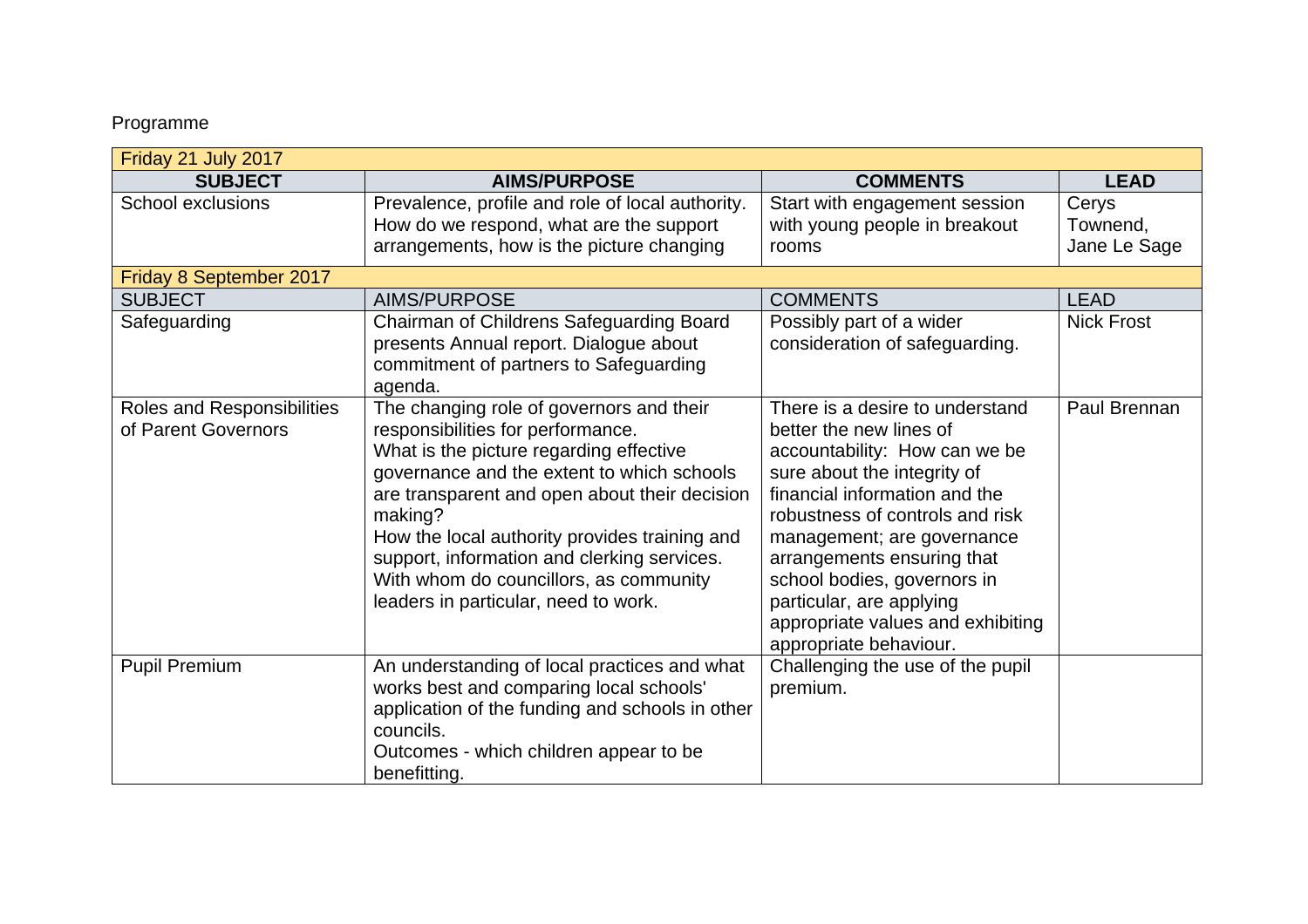|                                                                                               | Do all schools comply with their statutory<br>obligations with regards to publication                                                                                                                     |                                                                                                                                                                         |                                                          |  |  |
|-----------------------------------------------------------------------------------------------|-----------------------------------------------------------------------------------------------------------------------------------------------------------------------------------------------------------|-------------------------------------------------------------------------------------------------------------------------------------------------------------------------|----------------------------------------------------------|--|--|
| Friday 8 December 2017                                                                        |                                                                                                                                                                                                           |                                                                                                                                                                         |                                                          |  |  |
| Early Intervention in<br>Schools on Smoking, Drugs,<br>Alcohol                                | Preventing drug, alcohol and tobacco use in<br>young people and interventions for those<br>already experiencing harm.                                                                                     | Possible focus on commissioning<br>- is it integrated across prevention<br>and specialist interventions and<br>the wider children's agenda                              | Katie<br>Needham<br>Emma<br>Thomas<br><b>Julie Firth</b> |  |  |
| <b>Traded Services</b>                                                                        | The status, future and effect on traded<br>services of recent and planned changes in<br>educational provision.                                                                                            | Possibly looking at the range of<br>services being provided, whether<br>"traded" or otherwise, and how<br>the pattern of services are likely<br>to change in the future | Anton Hodge                                              |  |  |
| <b>Hospital Admissions</b>                                                                    | Especially mental health services support for<br>young people, managing cases in the<br>community. The contribution of inappropriate<br>placements and/or insufficient community<br>resources.            | Possibly then followed up by a<br>series of discussions with key<br>health personnel on causes of<br>admission, substance abuse,<br>self-harm, eating disorders etc.    | Emma<br>Thomas<br><b>Julie Firth</b>                     |  |  |
| Place planning. Shaping<br>future education provision                                         | Our projections about need/demand and how<br>the LEA shapes/influences provision. Working<br>with the schools commissioner                                                                                | Possibly linked to admissions<br>analysis and understanding of<br>exclusions                                                                                            |                                                          |  |  |
| Friday 9 March 2018                                                                           |                                                                                                                                                                                                           |                                                                                                                                                                         |                                                          |  |  |
| <b>Supporting Underperforming</b><br>Schools - especially those in<br><b>Special Measures</b> | How does the authority address its statutory<br>requirements such as: requiring schools to<br>"enter into arrangements", specified support;<br>appoint additional governors; suspend<br>delegated budget. |                                                                                                                                                                         | Paul Brennan                                             |  |  |
| <b>School Admissions - status</b>                                                             | How work under diversified schools<br>governance. Our admission procedures now<br>and how we expect them, and schools and<br>MAT's attitudes to them, to change. How<br>place allocations are made;       | Focus on an account of the<br>customer experience                                                                                                                       | <b>William Burchill</b>                                  |  |  |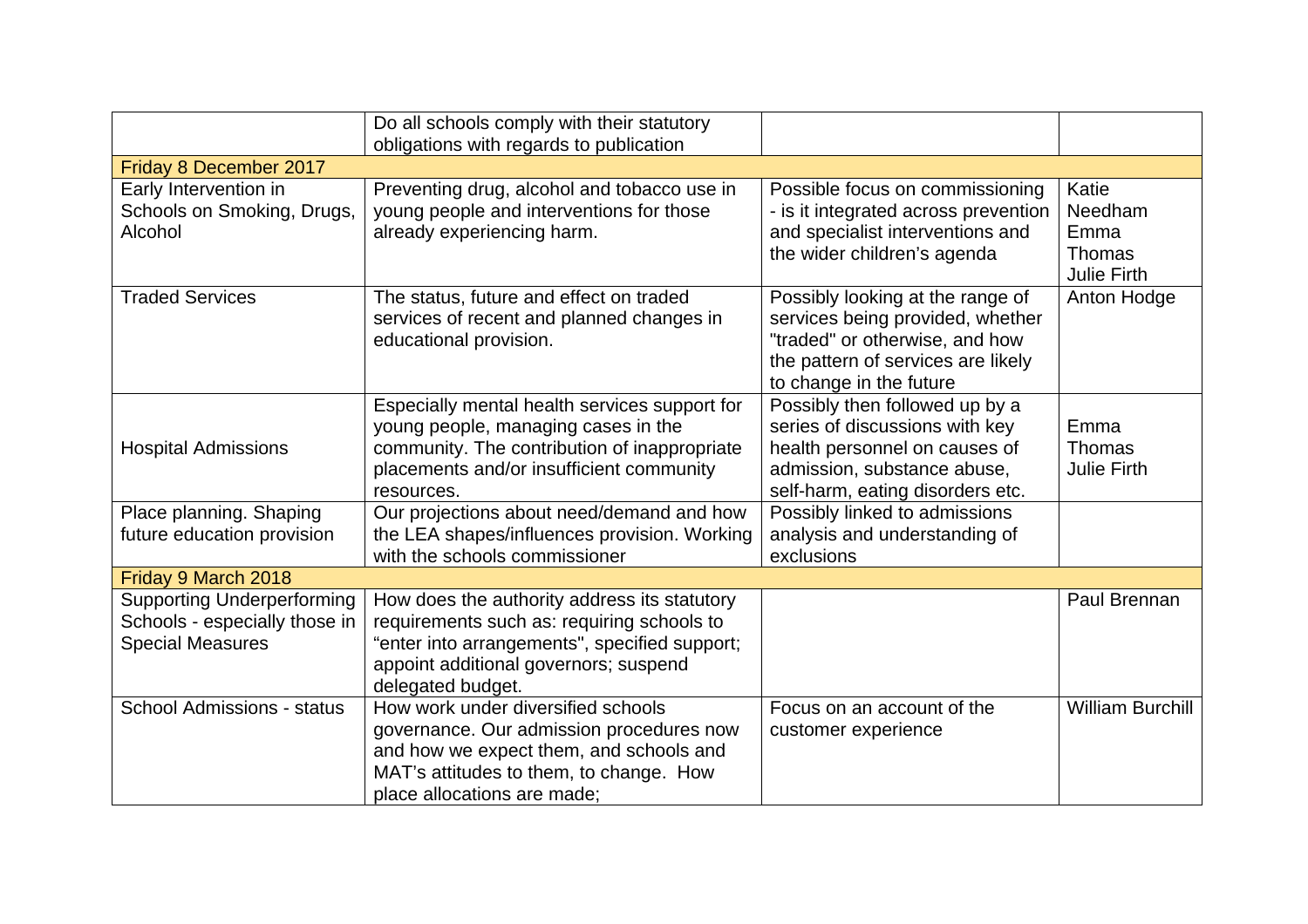# **Mid Cycle Briefing Items**

| <b>Date</b>            | <b>Probable Item</b>                                                                                                                                                                                                                                                                                                      |
|------------------------|---------------------------------------------------------------------------------------------------------------------------------------------------------------------------------------------------------------------------------------------------------------------------------------------------------------------------|
| Friday 23 June 2017    | Keeping Children Safe in North Yorkshire<br>Roles and Responsibilities of Parent Governors<br>$\bullet$<br><b>Pupil Premium</b><br>Reprise of Closing the Gap work<br>Planning for items before the September Committee meeting<br>Supporting Underperforming Schools - especially those in Special Measures<br>$\bullet$ |
| Friday 20 October 2017 | Short Breaks Implementation of changes - 1 year review<br>Early Intervention in Schools on Smoking, Drugs, Alcohol                                                                                                                                                                                                        |
| Friday 19 January 2018 |                                                                                                                                                                                                                                                                                                                           |